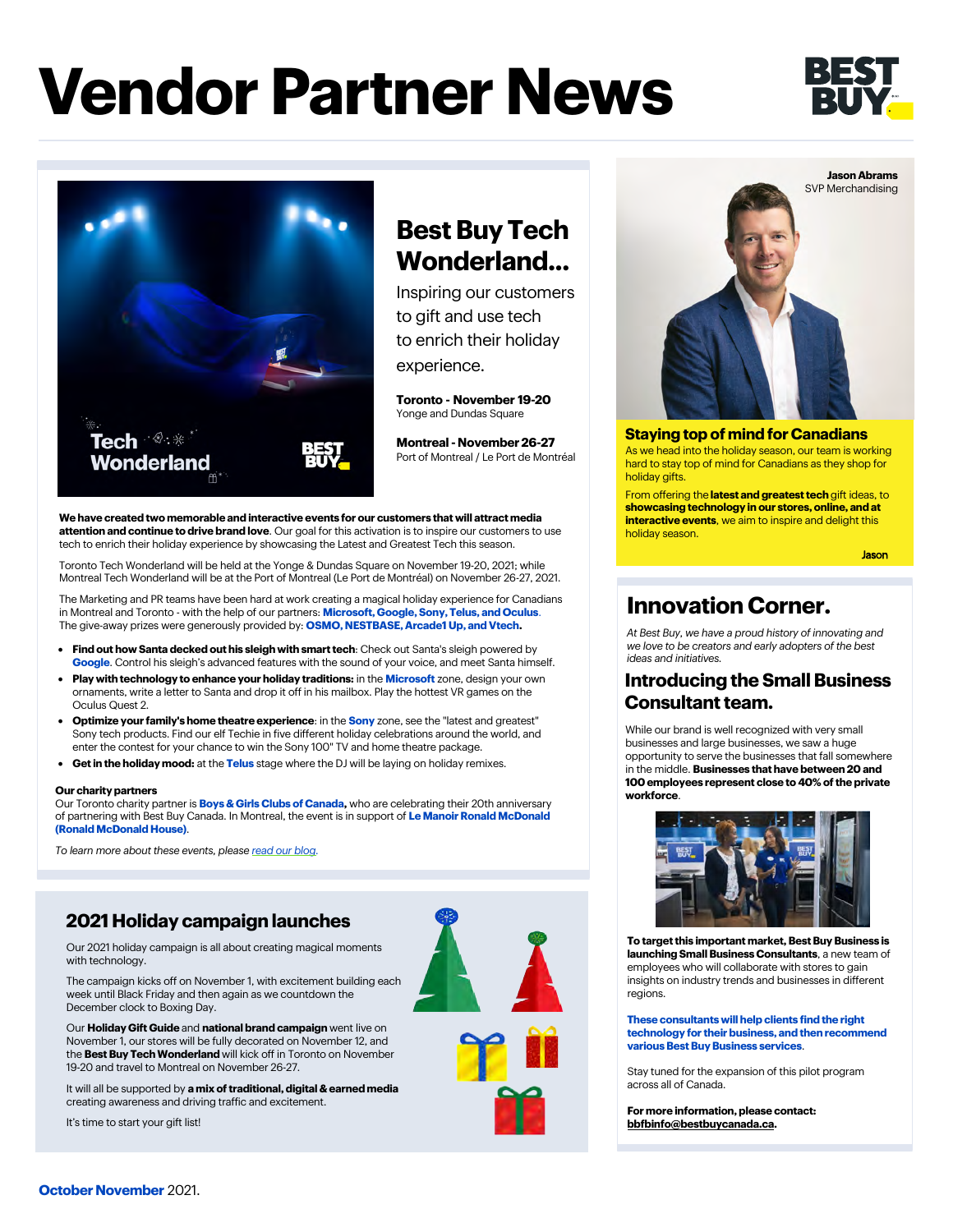# **Vendor Partner News**

## **A look into Canada's first Teen Tech Centre**

Technology inspires kids to connect, learn, and innovate. At Best Buy, we know that technology empowers youth to dream big and accomplish great things, which is why **we're proud to be creating Canada's first Teen Tech Centre (TTC).** 

Our first TTC in Canada opened its doors this past spring at the Hillside Boys and Girls Club (BGC) in North Delta, BC. It provides youth with a safe after-school space, equipped with cutting-edge technology. Here, teens will develop critical tech skills through hands-on activities such as programing, filmmaking, music production, and more. Through adult and peer mentorships gained at the TTC, teens will grow a strong foundation of skills to help open doors and create new career possibilities.

**Working closely with our partners in the US, with support of the Best Buy Foundation, this location is one of more than 40 Teen Tech Centres across North America.** With most jobs in the next decade requiring the use of technology, Best Buy's goal is to open many more of these centres, to help bridge the digital divide and set youth up for success in their future careers. Although COVID has delayed the grand opening of this space, we are looking forward to celebrating the first Canadian Teen Tech Centre in January with our valued partners.





*Stay tuned for more opportunities to get involved in future Teen Tech Centre projects as we look forward to opening more Canadian locations in the coming years.* 

**Big thank you to: Blue Microphones, Canon, CyberPower Systems, Facebook, Google, HP, Logitech, Nanoleaf, Sony, Swann Security, and Western Digital for donating technology to help make this project a reality.**



### **1st Marketplace Seller Summit**

Hundreds of vendors, partners, prospective sellers, senior leaders, and Best Buy Canada employees attended the inaugural Best Buy Marketplace Seller Summit on September 21, 2021.

### **Here are some highlights of the full day of presentations:**

- **Omni-Channel Evolution:** Serial entrepreneur and Professor of Marketing at NYU's Stern School of Business, Scott Galloway, spoke about Omni-Channel Evolution and shared some cutting edge theories with Polly Tracey, VP Communications & Public Affairs.
- **Marketplace Acceleration:** Co-founder and CEO of online marketplace platform leader, Mirakl, Adrien Nussenbaum, gave insights on the marketplace business model's impact, and why it's critical to our sellers' business growth.
- **Growing with Best Buy Marketplace: [VIDEO](https://partners.bestbuy.com/canada/marketplace)** Marketplace Senior Director Sherry Zah, along with Merchandising Senior Vice President Jason Abrams, set the tone with the session on Growing with Best Buy Marketplace, as they discussed its historical success and how it complements the company's core business growth for vendor partners.
- **Why Join Best Buy Marketplace: [VIDEO](https://partners.bestbuy.com/canada/marketplace)** Sherry Zah & Jason Abrams were then joined by panelists: Eric Park, Jennifer Barr, & Dan Berger who shared the benefits of joining and thriving with our Marketplace.
- **Circular Economy:** Jason Abrams, Zayn Jaffer, and Eric Park introduced the Circular Economy program and shared how this program will reduce vendor logistics costs while reducing impact on the environment.
- **Seller Success Stories:** Best Buy Marketplace's Seller Success Senior Manager Clayton Malet-Veale, hosted a session featuring amazing stories directly from our seller partners.
- **Executive Conversation about the Strategic Value of Marketplace: [VIDEO](https://partners.bestbuy.com/canada/marketplace)** Best Buy Canada's President Ron Wilson, and Senior Vice President of eCommerce & IT Thierry Hay-Sabourin, held a candid fireside chat on the strategic value of Marketplace for our vendors and sellers.



### **Best Buy's 20th anniversary sale offers huge tech deals**



This year, we celebrate our 20th Anniversary in Canada. We marked the milestone with promotions from October 8-27, 2021, with a little nostalgia and a lot of prizes.

Some of our team had a chance to share with CTV, check out the media coverage:

**[CTV News Vancouver](https://bc.ctvnews.ca/video?clipId=2306684&binId=1.1184756&playlistPageNum=1) - Daniel Olawale,** 

**Communications Coordinator**

**[CTV News Edmonton](https://edmonton.ctvnews.ca/video?clipId=2297045&binId=1.1203468&playlistPageNum=1) - Young Le-Roque, Store Leader [CTV News Regina -](https://regina.ctvnews.ca/video?clipId=2296468&binId=1.1167267&playlistPageNum=1) TJ Kaur, Assistant Store Leader [CTV News Ottawa –](https://ottawa.ctvnews.ca/video?clipId=2296331) Mathew Wilson, External Communications Specialist**

**The Best Buy Canada 20th Anniversary contest grand prize totalled over \$20,000 in value:** PlayStation kit; XBox video game console; Nintendo Switch video game console; Samsung Z Fold mobile phone; Samsung Watch 4 smart watch; Dyson vacuum; Breville coffee maker; Dyson hair straightener; Vitamix blender; DJI drone; Samsung TV and soundbar; Samsung tablet; Dell laptop; JBL portable speaker; AirPod earbuds; Google Smart Home display; Nanoleaf Smart Home lights kit; Echelon fitness bike; GoPro camera; Netgear Orbi Wifi 6 set; and one year of Geek Squad Home Membership.

**October November** 2021.